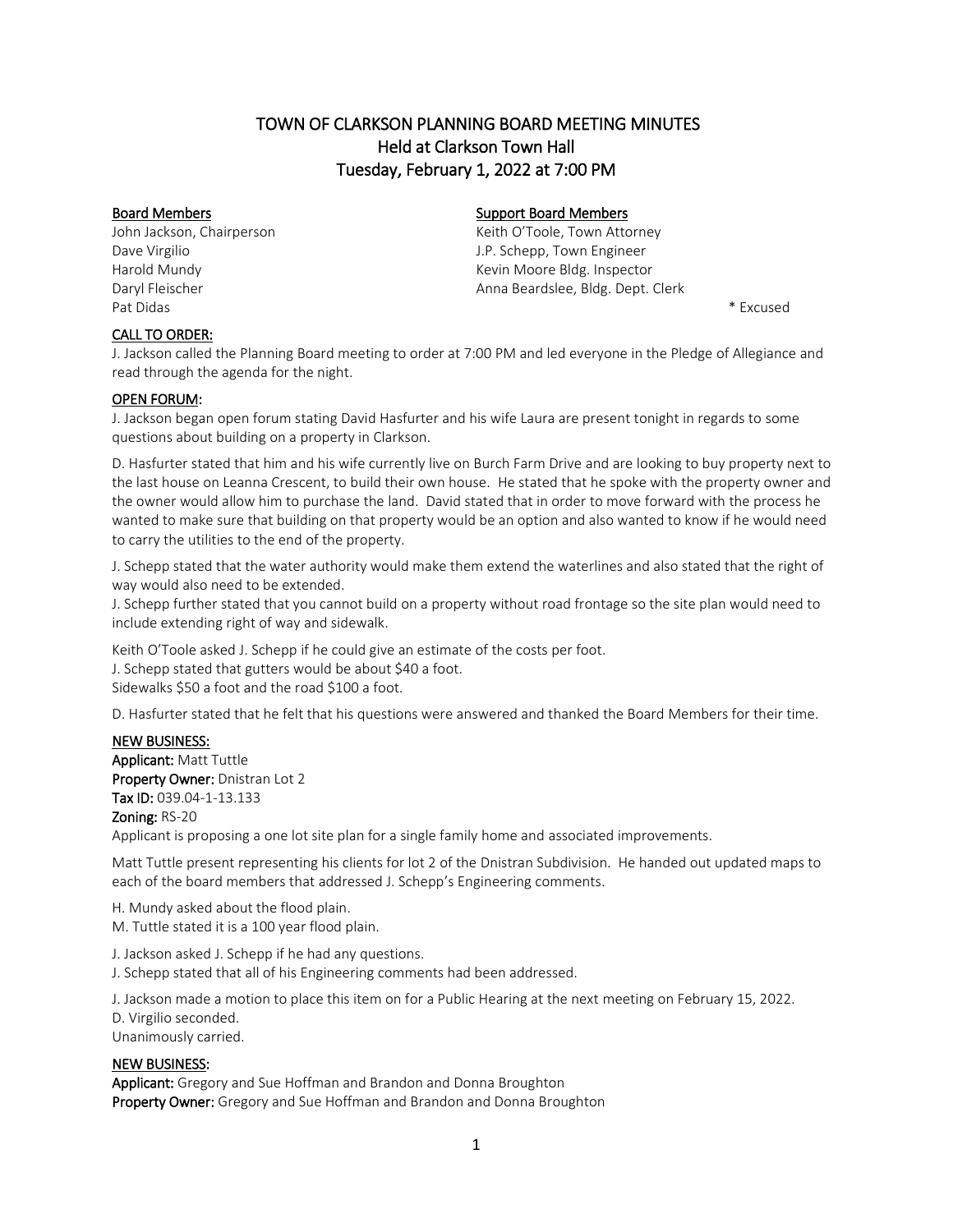#### Property Address: 3441 Redman Road

Tax ID: 39.03-002-006, 39.03-002-007, and 39.03-002-008

#### Zoning: RS-20

Applicants are requesting a resubdivision. Both applicants bought vacant land between their properties, dividing said lot into two equal parts and adding it to their current properties.

Rich Maier present to represent his clients. He stated that Gregory and Sue Hoffman and Brandon and Donna Broughton have both purchased vacant property that is in between their own properties. They are looking to divide the vacant property equally and add it to their own properties.

J. Jackson asked if there were any issues or concerns. No one stated anything.

D. Virgilio made a motion to waive the Public Hearing and approve the resubdivision to divide the vacant property and split the land equally to add to the applicant's own properties.

J. Jackson seconded. Unanimously carried.

## OLD BUSINESS:

Applicant: Henry and Carrie Conradt Property Owner: Henry Conradt Property Address: 3599 Lake Road Tax ID: 54.13-001-002 Zoning: Highway Commercial Acres: 2.299 Acres Applicant requesting to construct an 80'x20' storage building.

Hank Conradt present and stated that he was in front of the planning board seeking approval to build an additional storage building on his property. He stated that he was approved for a variance by the Zoning Board a few months back.

P. Didas asked if anything had been received from the Fire Department in regards to fire equipment being able to get around the storage buildings.

K. Moore stated that the new Fire Chief re-evaluated the site and stood by the prior Fire Chief's comments. K. Moore further stated that the concerns are in regards to getting the fire trucks in and around buildings safely and quickly in case of an emergency. He stated that the fire trucks had about 8 inches from the building to get around.

K. Moore further stated that the board should also consider that in 2012 a variance for building 7 had been approved. After the building had been constructed, and the new site plan was done for this application, it was found that building 7 had not been built according to the variance that was granted. K. Moore further stated if the building had been built correctly, there would be no room for anymore buildings on the property.

J. Jackson brought up a concern that there was a possibility someone may be living in a storage unit. H. Conradt stated that he has checked into this and has monitored the area and there is no one living in the storage units.

P. Didas stated that the Brockport Fire Department has concerns about the amount of space available to provide fire protection, so this is still an issue to be addressed.

K. O'Toole asked Board Members how they wanted to address this item. He explained that setbacks and zoning requirements, fire access, drainage, and landscaping are all important factors when approving items. He further stated that in this case, fire access is the issue. He explained that by requesting more information from the applicant he may be wasting money if the fire access is still going to be a concern.

K. Moore explained that if H. Conradt proceeds with this application and it is denied by the board members, then he would have to wait a year to be able to reapply. He said if he decides to withdraw, he is able to come back to the Planning Board with other ideas.

H. Conradt stated he would like to withdraw his application to build an additional storage building.